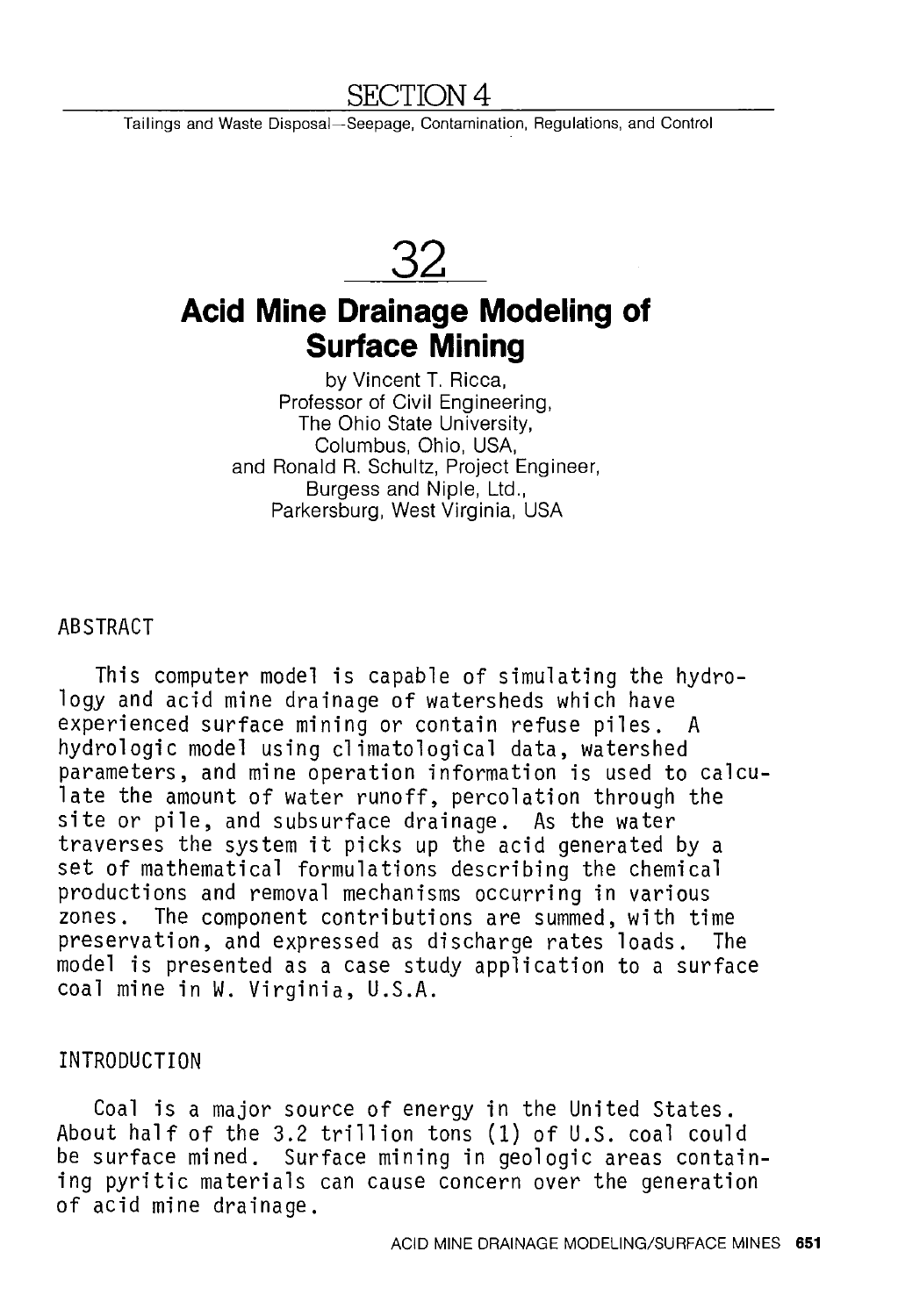Researchers at The Ohio State University have developed acid production simulation models for both deep mining and surface mining. When combined with a hydrologic simulation model, these total models will predict the minewater flow and its associated acid load. The detailed development of these models is presented in U.S. Environmental Protection Agency sponsored research reports (2,3). Attention in this paper will be directed towards the surface mine modeling portion of the research, in particular, the experiences the authors had in applying the model to a test watershed which had undergone extensive mining.

To accomplish this presentation, first a brief overview of the model will be discussed to acquaint the reader with its general structure; second, a description of the surface mine or refuse pile and the associated pyrite oxidation reaction will be reviewed; third, the data requirements for using the model will be listed; fourth, the model will be applied to a test site; and finally, the modeling results will be evaluated and discussed.

#### OVERVIEW OF THE MODEL

The total computer modeling for simulating surface mine and refuse pile drainage is accomplished by first generating hydrologic information by use of a hydrologic simulation model and then using that information as input for the acid mine drainage modeling. These models will be presented separately below with explanation on their linking.

#### Hydrologic Model

The Ohio State University version of the Stanford Watershed model (SWM) is a highspeed, digital computer model which provides a versatile, reliable tool capable of simulating the hydrologic behavior of a basin. This is accomplished through the integrated use of mathematical statements describing the hydrologic activities which occur within the hydrologic cycle. The model is programmed to work toward a complete balance between the volume of water entering the basin and the amount of water leaving the basin plus the water remaining as storage. This balance, which is computed during each water year and displayed at the end of that year, uses precipitation and initial soil moisture conditions as the input, and generates transpiration, evaporation, overland flow, interflow and groundwater flow as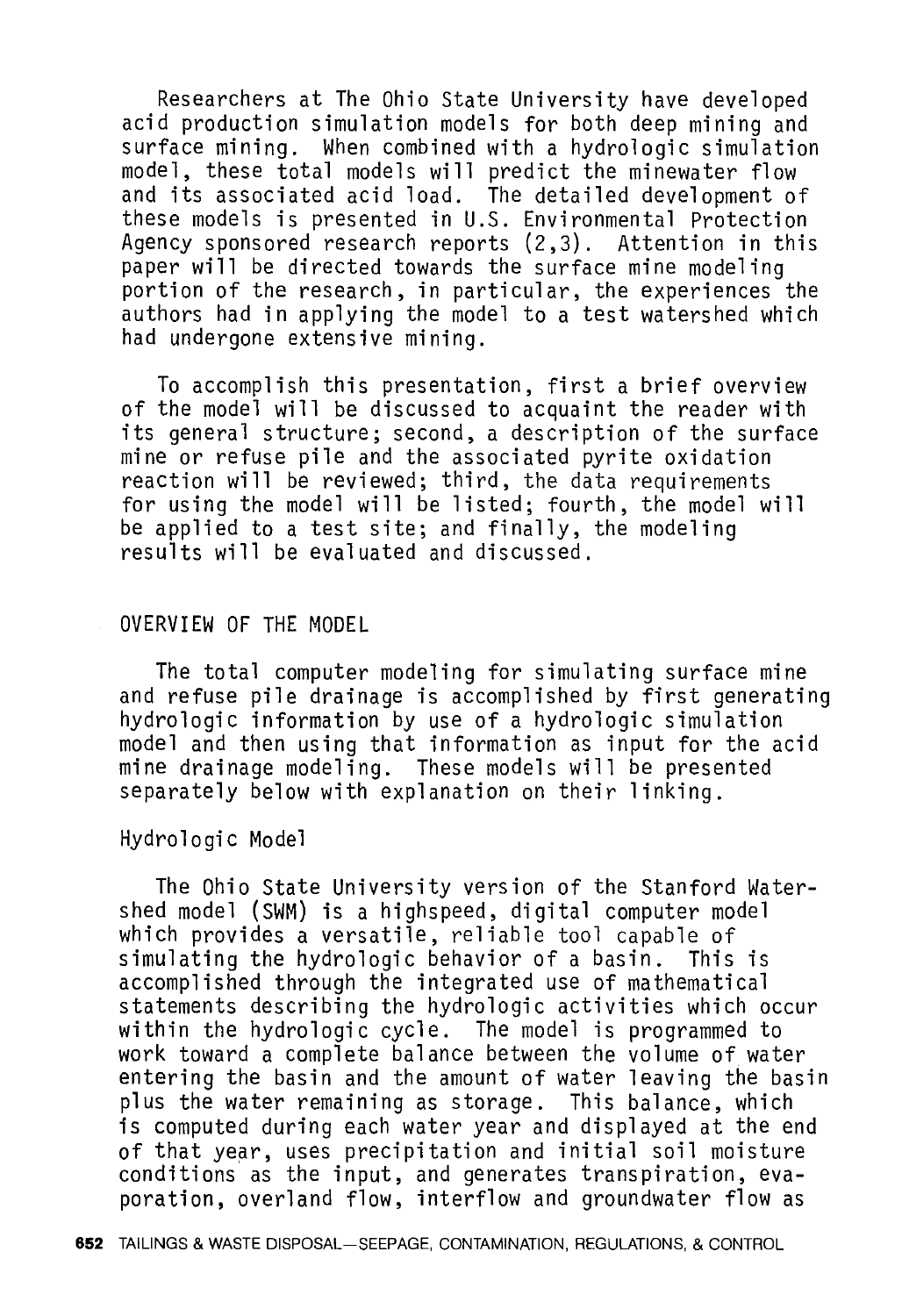the output. During the modeling process, a continuous account is kept of the amount in all the activities of the hydrologic cycle. Figure 1 shows a schematic diagram of the moisture accounting process in the Stanford Watershed Model (SWM).



#### Figure No. 1: Moisture Accounting in the Stanford Watershed Model

Data requirements for the SWM consist of a variety of inputs involving: measurable and physical watershed parameters, trial and adjustment factors, selected or assigned values; along with basic recorded data on precipitation, pan evaporation, and daily streamflow. These parameters are listed in Table I in their assigned Fortran computer language names along with a brief description, units, and sample value associated with the case study application discussed later. There are also input-output control options available which may be used to improve, extend or analyze a simulation effort.

Of the two basic types of climatological data required by the SWM, precipitation is the more important and is usually more easily obtainable than evaporation because of the larger number of stations which record either hourly or storage gage daily values. Oftentimes precipitation data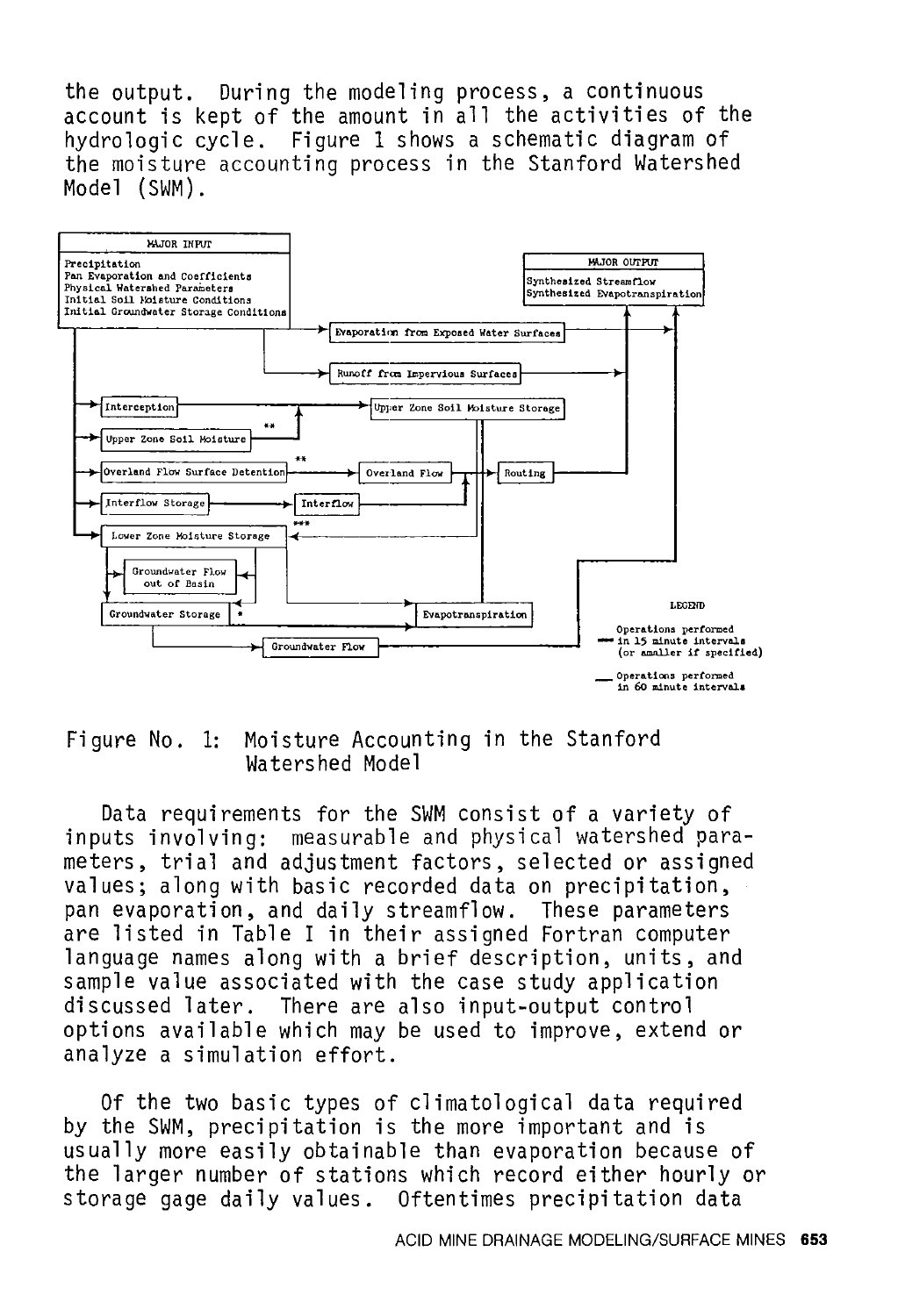|  |  | Table No. I: Hydrologic Model (SWM) Input Parameters |  |  |  |  |
|--|--|------------------------------------------------------|--|--|--|--|
|--|--|------------------------------------------------------|--|--|--|--|

| MODEL<br>PARAMETERS                                                                                                        | PARAMETER DEFINITION AND UNITS*                                                                                                                                                                                                                                                                                                                                                                                                                                                                                                                                                                                                                                                                                                                                                  | CASE STUDY*<br>VALUE                                                                                                   |
|----------------------------------------------------------------------------------------------------------------------------|----------------------------------------------------------------------------------------------------------------------------------------------------------------------------------------------------------------------------------------------------------------------------------------------------------------------------------------------------------------------------------------------------------------------------------------------------------------------------------------------------------------------------------------------------------------------------------------------------------------------------------------------------------------------------------------------------------------------------------------------------------------------------------|------------------------------------------------------------------------------------------------------------------------|
|                                                                                                                            | Measurable Parameters                                                                                                                                                                                                                                                                                                                                                                                                                                                                                                                                                                                                                                                                                                                                                            |                                                                                                                        |
| <b>TCONC</b><br>TNIC<br>А<br>AREA<br>CHCAP<br>ETL.<br><b>IRC</b><br><b>KK24</b><br>KSC<br><b>KSF</b><br>L<br>SS            | Time of concentration of watershed, min.<br>Basin routing interval, min.<br>Impervious fraction of watershed surface<br>Watershed drainage area, sq. mi.<br>Index capacity of existing channel, cfs<br>Fraction of watershed in stream surface<br>Daily interflow recession constant<br>Daily baseflow recession constant<br>Streamflow routing parameter for low flows<br>Streamflow routing parameter for flood flows<br>Mean overland flow path length, ft.<br>Average ground slope within watersheds, ft/ft.                                                                                                                                                                                                                                                                 | 540.<br>60.<br>0.0<br>29.2<br>2000.0<br>0.002<br>0.90<br>0.95<br>0.85<br>0.934<br>1900.0<br>0.170                      |
|                                                                                                                            | Trial and Adjustment Parameters                                                                                                                                                                                                                                                                                                                                                                                                                                                                                                                                                                                                                                                                                                                                                  |                                                                                                                        |
| CВ<br>CS<br>CY<br>EDF<br>EF<br>EMIN<br><b>GWS</b><br>LZS<br>LZSN<br>SGW<br>ATFLO<br>ATCFS<br><b>ATDR</b><br>ATC2L<br>ATC2U | Index controlling the rate of infiltration<br>Index for estimating soil surface moisture storage<br>Index for time distribution of moisture entering interflow<br>Index for estimating soil surface moisutre storage capacity<br>Seasonal factor adjusting infiltration and evaporation rates<br>Minimum value of factor varying seasonal infiltration<br>Current value of groundwater slope index, in.<br>Current soils moisture storage, in.<br>Soil moisture storage index, in.<br>Groundwater storage increment, in.<br>Parameter controlling adjustment of infiltration<br>Parameter controlling adjustment of infiltration<br>Parameter controlling adjustment of infiltration<br>Parameter range adjustment of infiltration<br>Parameter range adjustment of infiltration | 0.50<br>0.40<br>5.00<br>1.00<br>1.00<br>0.50<br>0.10<br>2,00<br>3.00<br>0.10<br>10.0<br>0.010<br>1.50<br>0.250<br>5.00 |
|                                                                                                                            | Assigned or Selected Parameters                                                                                                                                                                                                                                                                                                                                                                                                                                                                                                                                                                                                                                                                                                                                                  |                                                                                                                        |
| EPXM<br>KЗ<br>K24E1<br>K24L<br>KV24<br>NΝ<br>NNU<br>RFC<br><b>UZS</b><br>VOLUME<br>ETCORR                                  | Maximum interception rate for a dry watershed, in./hr.<br>Soil evaporation parameter<br>Groundwater evaporation parameter<br>Index for groundwater flow leaving the basin<br>Daily baseflow recession adjustment factor<br>Manning's n for overland flow on soil surface<br>Manning's n for overland flow on impervious surface<br>Index for routing<br>Current soil surface moisture storage, in.<br>Swamp storage and dry ground recharge, ac-ft.<br>Adjustment factor for off-site evaporation data                                                                                                                                                                                                                                                                           | 0.18<br>0.20<br>0.80<br>0.20<br>1.00<br>0.40<br>0.012<br>6.00<br>0.0<br>0.0<br>1.0                                     |

\*Values used for the Roaring Creek Study Watershed, West Virginia, U.S.A.

is not taken within the watershed, necessitating the use of records from stations outside the watershed. The decision on whether outside data may be used without modification depends on the proximity of the station to the watershed, how well the records reflect regional precipitation trends and how they compare with any incomplete records that may exist within the watershed. If unmodified records are inadequate or unrepresentative, the precipitation synthesizing techniques are employed.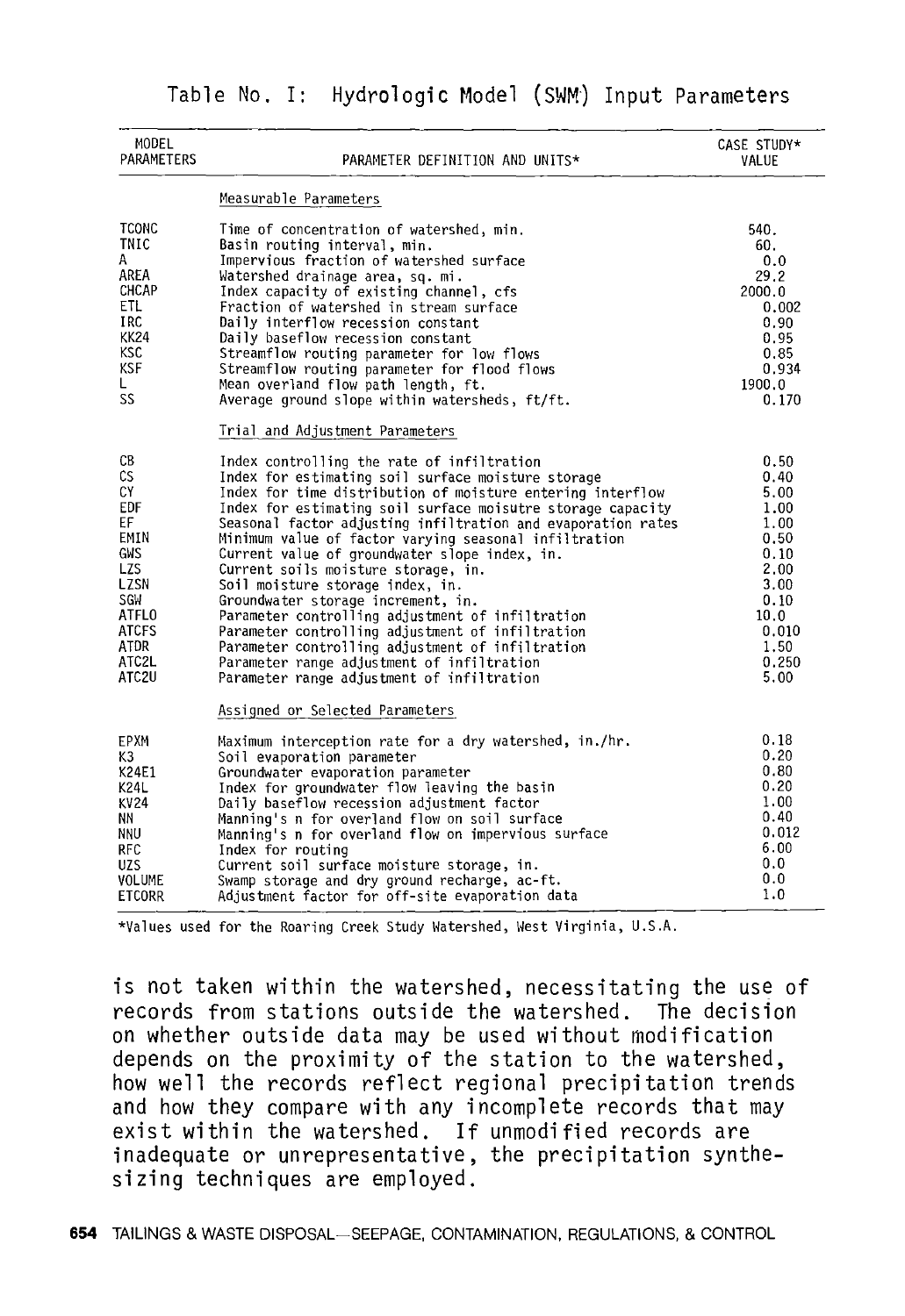The selection of evaporation data from an outside station is less critical than the choice of precipitation data due to the fact that daily evaporation varies to a lesser degree over a regional area. However, the fewer number of stations which record daily pan evaporation, combined with the suspension of daily recordings by many stations during the winter months, make adequate evaporation data difficult and sometimes impossible to obtain. This may be remedied in many instances by using records from outside stations and/or available local climatological data such as daily solar radiation, wind movement, dew point temperature, relative humidity and air vapor pressure to synthesize evaporation data.

Another type of climatological data is a grouping used as input to an optional subroutine that calculates snowmelt. The use of this subroutine improves the timing of runoff during winter and early spring; however, the amount of data needed to operate it is extensive and in most instances very difficult to locate or collect. Therefore, the subroutine is rarely used unless snowfall contributes a significant percentage to the total annual precipitation.

Physical data on the watershed concerning drainage areas, lakes, overland and stream flow characteristics, vegetative cover, etc. can be obtained from maps and aerial photographs. Soil moisture parameters are best evaluated with the aid of<br>soil borings, well logs or a local geologic profile. Also soil borings, well logs or a local geologic profile. a knowledge of the soil types and their moisture associated behavior is helpful.

Adequate streamflow data is essential to calibrate the hydro logic model. A minimum of three years of continuous average daily data is needed. Several isolated storm hydrographs are utilized to establish routing parameters and recession coefficients. Groundwater parameters describing percolation, water table fluctuations and slopes, and interbasin transfers, are determined through the aid of well records and boring logs.

Detailed instructions on how to acquire the requisite data, evaluate its suitability, and synthesize missing records are presented in the report and user manuals by Ricca, et al. (3).

The main role of the hydrologic model is to generate the surface and interflow components of the watershed which will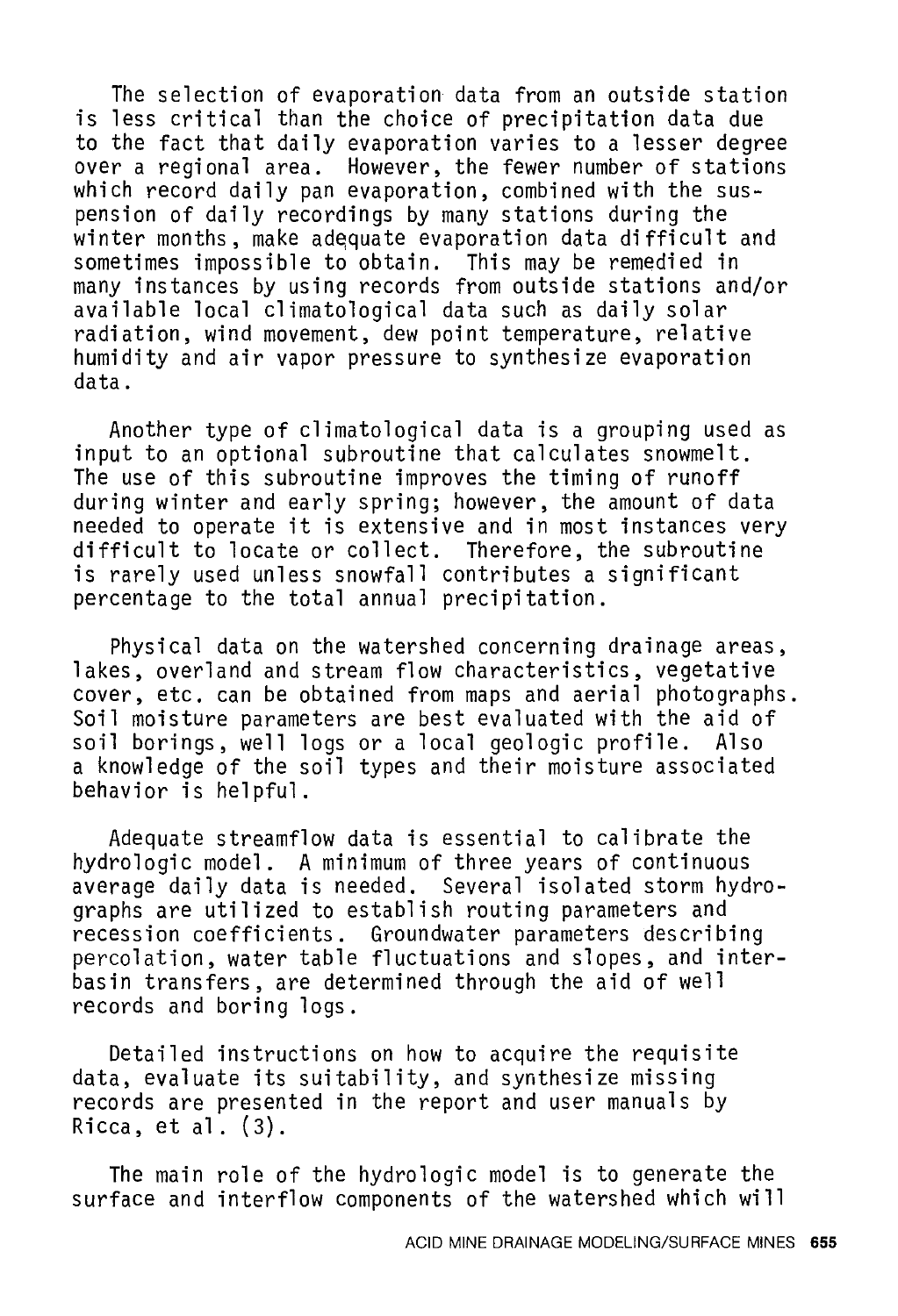eventually be subjected to acid generation sources. The daily amount of these waters are outputted which in turn become input for the acid mine drainage model that follows.

#### SURFACE MINE-REFUSE PILE MODEL

Both surface mining and deep mining tend to produce waste materials that are accumulated in refuse piles near the mine sites. Due to the chemical nature of the wastes involved, refuse piles generally tend to be acid producers. It was with this phenomena in mind that Johnson (4) originally developed the Refuse Pile Model. Johnson's model relies on the Stanford Watershed Model for overland flow, interflow, and groundwater flow data. Using these hydrologic inputs and using the characteristics of the refuse pile itself, the Refuse Pile Model simulates a continuous accounting of the flow and of the acid produced, removed, and stored. However, this model failed to simulate acid production in surface mines or in refuse piles covered by a layer of inert material. Maupin (5) adapted Johnson's model to include strip mines and covered refuse piles. To do this, Maupin developed three subroutines, two of which effectively eliminated the constant acid production used by Johnson. This adaptation proved to be particularly effective since it did not change the original linking to the Stanford Watershed Model. It is Maupin's Combined Surface Mine-Refuse Pile Model (SMRPM) that is the subject of this application.

A refuse pile is basically composed of materials that have been mined with the coal. These materials usually include clays, shales, and low grade coals, and often have a high pyritic content. Since refuse piles are generally close to the actual mining operation, their shape is affected by the terrain of the mining area. In mountainous country, steep-sided piles are often found due to the dumping of material over existing steep slopes. Very broad, flat topped piles are often found in flat or gently rolling terrain. Ponds of water may sometimes be found on the larger flat-topped piles.

Most refuse piles may be divided into three distinct zones. The three zones of a typical refuse pile are illustrated in Figure 2. The first of these zones is the outer mantle. In this zone, most of the fine material (clays, powdered shales, and coal dust) have been removed by precipitation. The absence of fines produces a very porous soil

**656** TAILINGS & WASTE DISPOSAL-SEEPAGE, CONTAMINATION, REGULATIONS, & CONTROL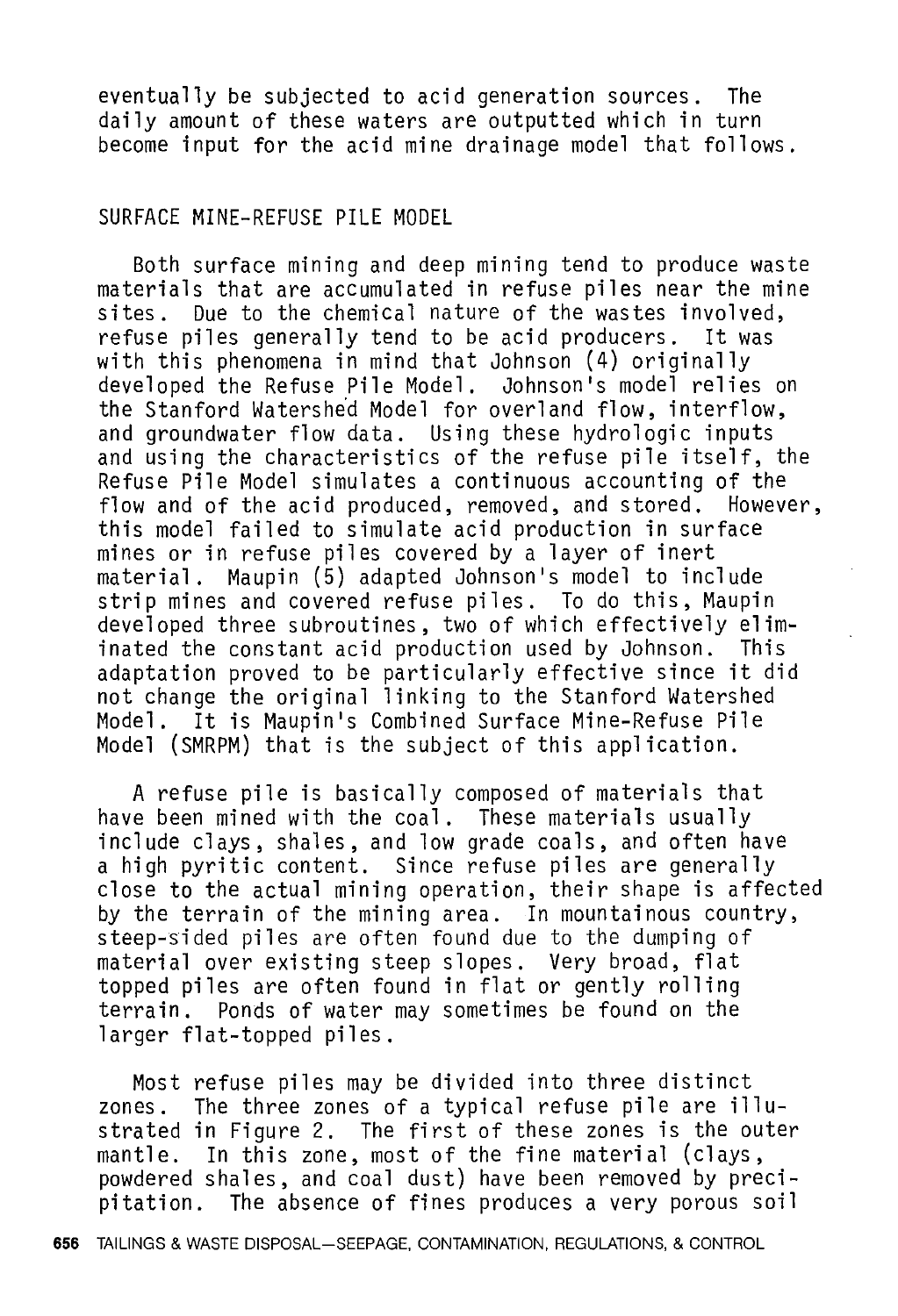

Figure No. 2: Hydrologic Cycle on a Refuse Pile

in which the pyrite is readily exposed to both oxygen and water. Therefore, pyrite oxidation will occur rapidly and acid products will form. These acid products generally inhibit the formation of any vegetative cover. The second zone is composed of clays and other fine materials that<br>have become tightly packed due to rain action. This zone, have become tightly packed due to rain action. although very thin and containing some discontinuties, exhibits a low permeability and forms an effective water and gas barrier. This barrier tends to prevent significant pyrite oxidation from occurring at lower levels of the pile. Due to the barrier forming second zone, the main body of the pile is subject to little weathering or pyrite oxidation.

Reclaimed refuse piles are often covered by a layer of inert material as illustrated in Figure 3. Since this type of reclamation will cause a refuse pile to behave in a fashion similar to that of a reclaimed surface mine, both reclaimed surface mines and refuse piles are modeled by the surface mine option of the SMRPM. However, active surface mines lack this layer of inert cover and are, therefore, modeled by the refuse pile option of the SMRPM.

In a refuse pile, oxygen and water are readily available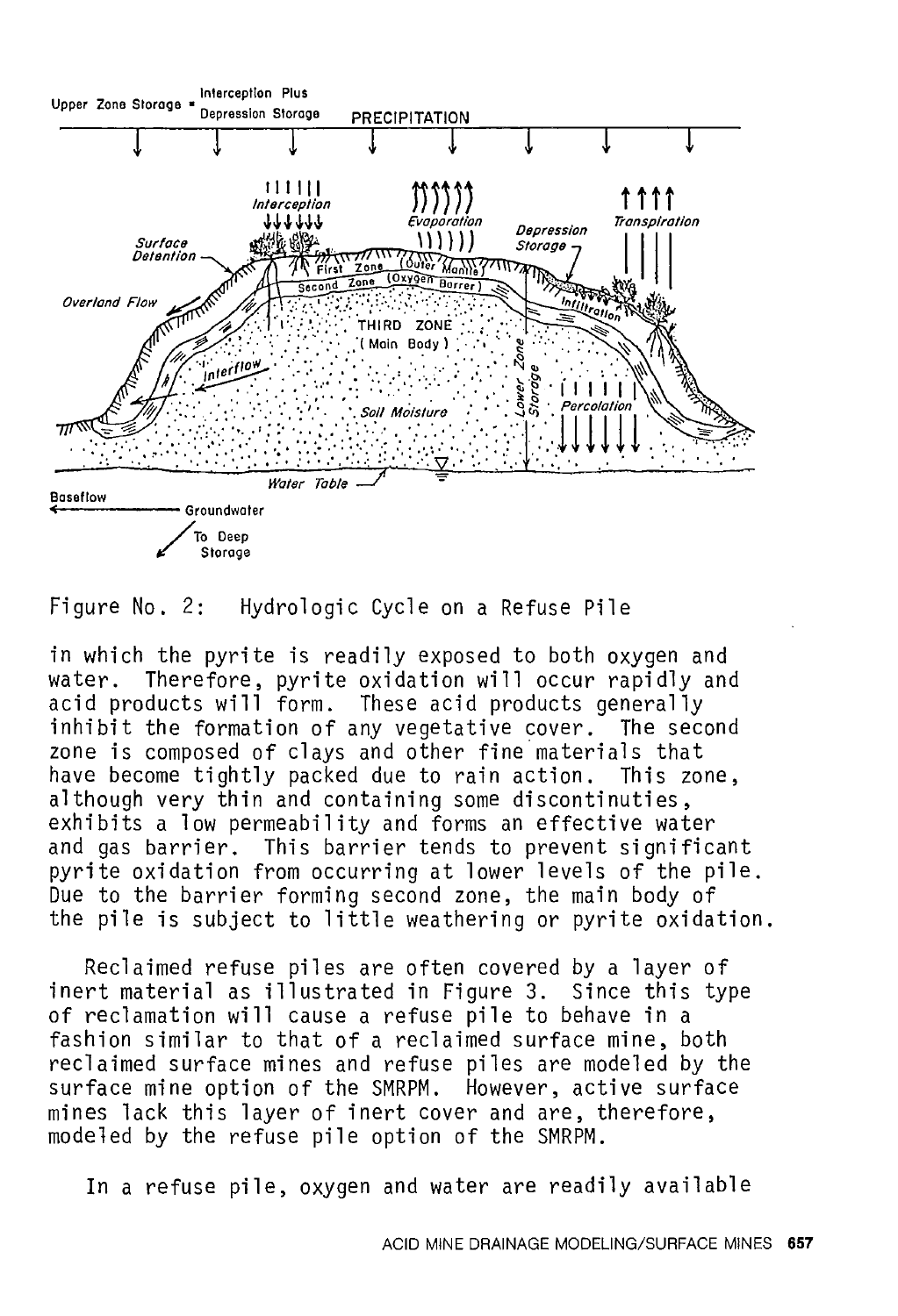

Figure No. 3: Illustration of the Refuse Pile and Surface Mine Options

only in the outer mantle. Since both are required for pyrite oxidation, it can be seen that the only significant acid production will take place in the outer mantle. The chemical reactions and equations governing acid production from pyritic sources are discussed in detail in the research reports (2,3). It will suffice here to identify the major pollutants from these reactions as sulfates, ferrous iron, and sulfuric acid. It is the acid production that is of concern in this model.

The use of models to simulate the complexities of mine drainage and pollution generation load necessitates rather demanding data requirements or input information. This information should reflect the physical, climatological, geologic and hydrologic characteristics of the watershed and should be representative of the coal mining operation and its acid generation characteristics. Acid mine drainage sources have three basic characteristics to be simulated: the physical features of the pollutant source, the rate of pyrite oxidation in the source system, and the transport of acid products from the reactive sites by the mine drainage. The SMRPM requires input information on: mining operation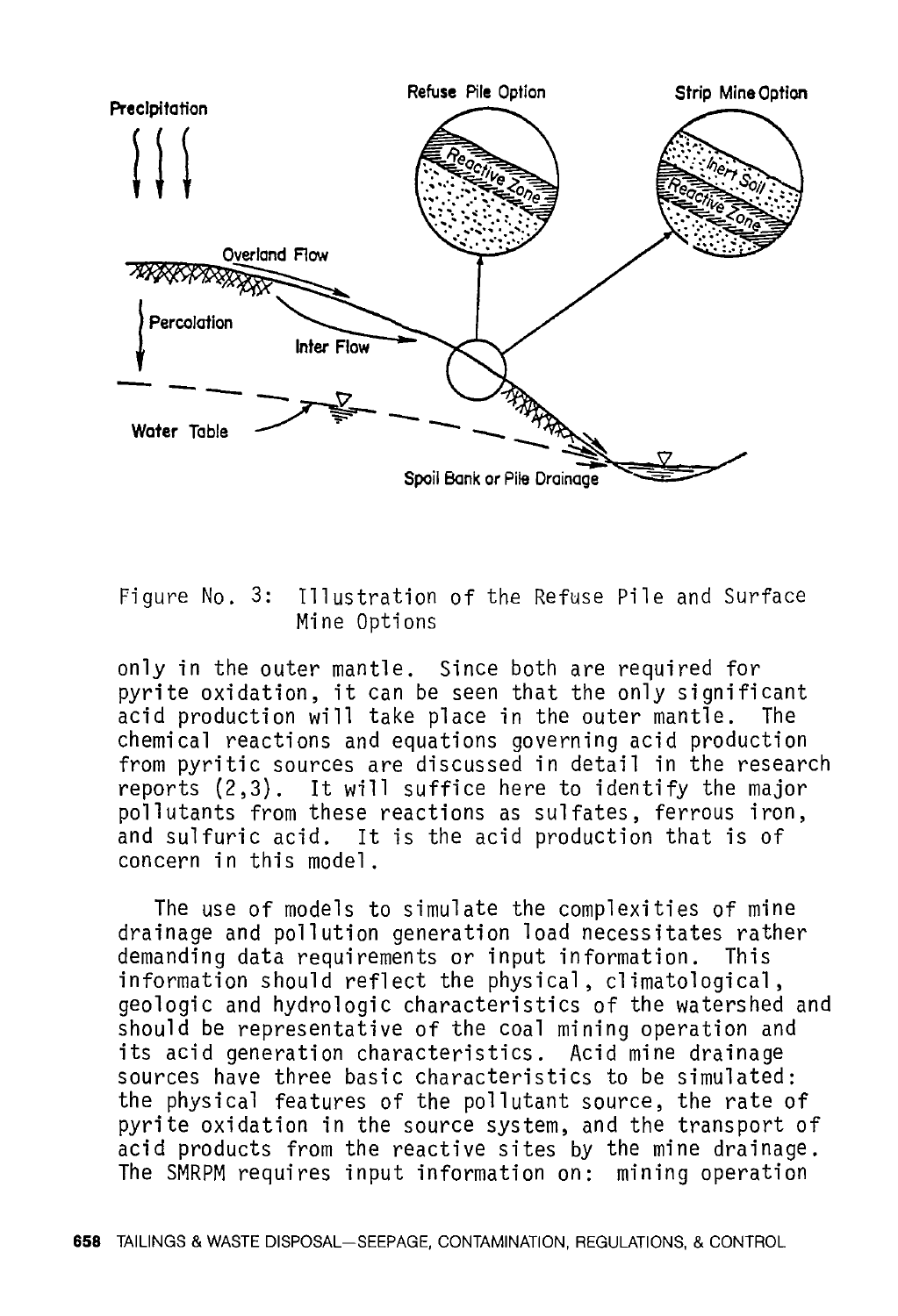physical parameters, pyrite oxidation parameters, acid removal parameters, and mine site discharge quantity and quality records. Table II lists the input parameters by<br>their Fortran computer language names with a brief description, units, and sample value used in the case study application presented later. In addition to these listed variables, there are adjustment factors, and parameters to control the program and level of output generated.

MODEL CASE STUDY\* PARAMETERS PARAMETERS DEFINITION AND UNITS VALUE Physical Parameters AREA Total Watershed Drainage Area, sq. ft. 25938000. Zl 0.0 Inert Layer Thickness, ft Z2 Pyrite Layer Thickness, ft 3.0 5706360. 0 Al Acid Producing Area, sq.ft. Pyrite Oxidation Parameters Pyrite Reactivity (Frequency Factor of Arrhenius Form), hr  $1$   $4.00 \times 10^8$ A DEOR  $1.27 \times 10^{4}$ ΔE/R of Arrhenius Form, hr<br>Depth Washed by Direct Runoff, ft<br>Diffusivity of Inert Layer, ft<sup>2</sup>/hr 0.500 DO 0.0448 DOZ DOZA Diffusivity of Pyrite Layer, ft<sup>2</sup>/hr 0.0448 p Total Atmospheric Pressure, atm<br>Gas Law Constant, atm.ft<sup>3</sup>/<sup>0</sup>R.lb.mole<br>Solubility of Acid Products, mg/ℓ 1. 0 R 0. 7302 SOLACD 20000. Temperature, <sup>o</sup>R 508.43 T XAl Mole fraction of Oxygen in Atmosphere 0.208 Acid Removal Parameters EXADIR Initial Weight of Acid Dissolved in Direct Runoff Storage, lb. 0.0 EXAINT Initial Weight of Acid Dissolved in Interflow Storage, lb. o.o EXALZ Initial Weight of Acid Dissolved in Lower Zone Storage, lb. 0.0 EXAUZ Initial Weight of Acid Dissolved in Upper Zone Storage, lb. 0.0 Initial Weight of Acid Adsorbed in Upper Soil, lb. 1000.0 AMTACU Initial Weight of Acid Adsorbed in Lower Soil, lb. AMTACL 1000.0 co Exponent Affecting Leaching of Acid by Direct Runoff Exponent Affecting Leaching of Acid by Water Entering Upper Zone Constant Affecting Leaching of Acid by Direct Runoff 0.25 CEU 0.05 OFF 1.00 UZF Constant Affecting Leaching of Acid by Water Entering Upper Zone 0.10 !FF Constant Affecting Leaching of Acid by Interflow 1. 00 LZF Constant Affecting Leaching of Acid by Water Entering Lower Zone 1.00 Water Quality and Quantity Data FWR Recorded Minewater Data, cfs<br>ACR Recorded Acid Load from Mine  $- - - - -$ Recorded Acid Load from Mine, tons/day  $- - - - -$ 

Table No. II: Surface Mine Model (SMRPM) Input Parameters

\*Values used for the North Branch of Flatbush Fork Study Watershed, West Virginia, U.S.A.

Mine and watershed description data include information on the total watershed area, the areal extent of the acid producing regions, the thickness of the pyrite layer, and the thickness of the layer of inert cover, if any. These data may usually be compiled from topographic maps, mine maps, and boring logs.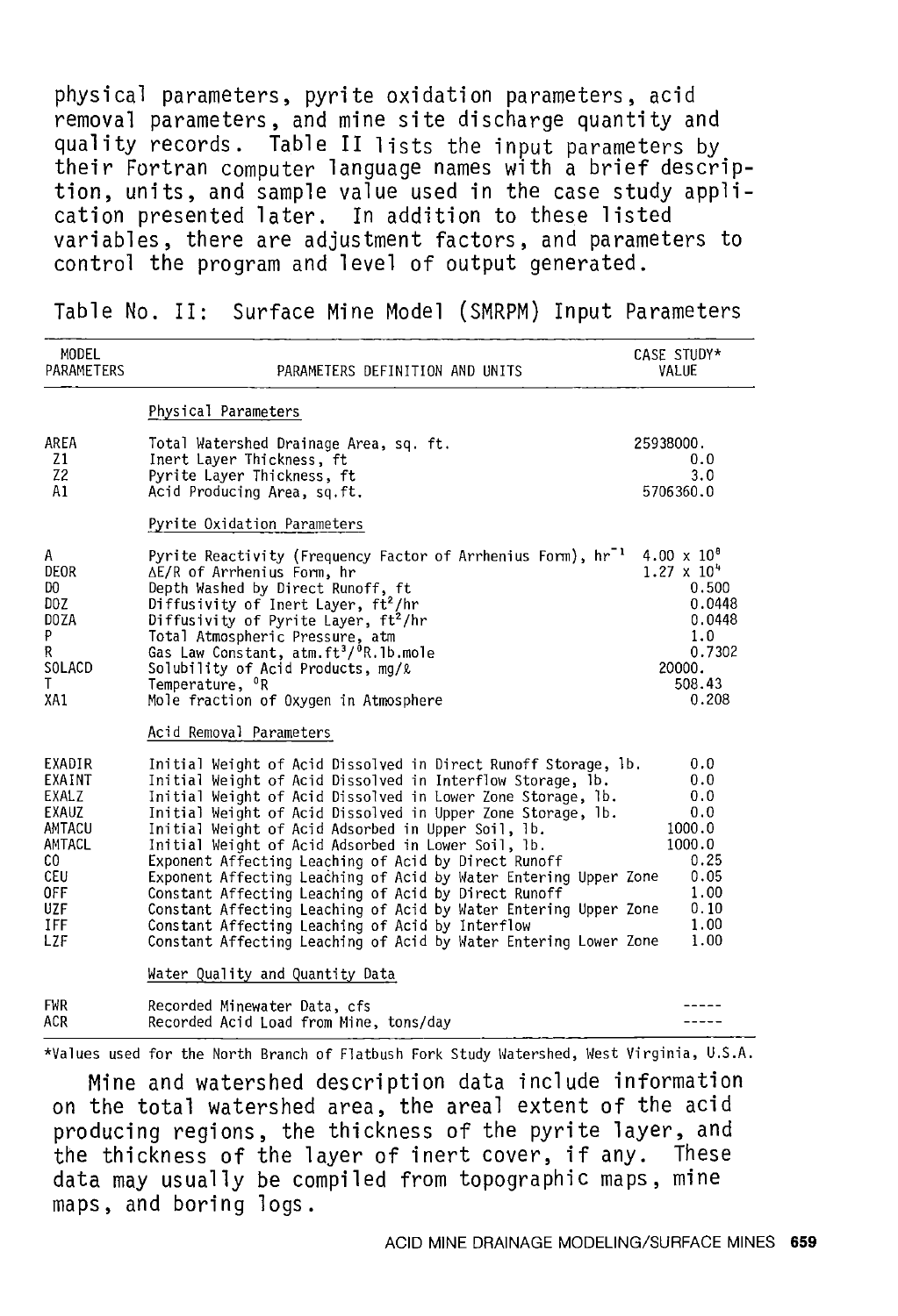The pyrite oxidation data is of two types: those related to the conditions under which oxidation takes place and those related to the rate at which oxidation occurs. Values are needed for the pyrite reactivity, the diffusivity of oxygen through the stratum, the solubility of the acid products, and the temperature and pressure at the pyrite layer. Often, many of these data are difficult to evaluate due to the lack of prior analysis of the coal seam or pyritic material. However, two alternatives are available to acquire the necessary data; eitber samples of the acid producing materials may be collected for laboratory analysis to assign values, or initial parameter values may be assigned and adjusted by trial and error substitution until most suitable acid load simulation is obtained.

The acid removal parameters may also be divided into two categories: those dealing with the initialization of acid loads in various storage locations and those affecting the actual removal of oxidation products. These parameters are reported by Maupin (5) to be adjustment factors which must be re-evaluated until the best fit to recorded data is obtained.

Minewater quality and quantity data are required as input to the SMRPM for the purpose of providing a means of analyzing the success of a simulation effort. Accurate and frequent monitoring of minewater quantity and quality will provide the data necessary to achieve an accurate calibration of the model.

Detailed instructions on data acquisition for the SMRPM are available in the report and user manuals by Ricca, et al. (3).

#### CASE STUDY APPLICATION

The Hydrologic Model has been successfully applied to several watersheds in the Eastern coal fields of the United States. However, the Surface Mine-Refuse Pile Model had had only limited application due to the lack of sufficient hydrologic and mine drainage data for corresponding time periods. The test site selected by the authors, located near Elkins, West Virginia, had relatively complete data sets for the pair of models as a result of studies by the U.S. Environmental Protection Agency from 1964 to 1969. One aspect of their investigation was to monitor the site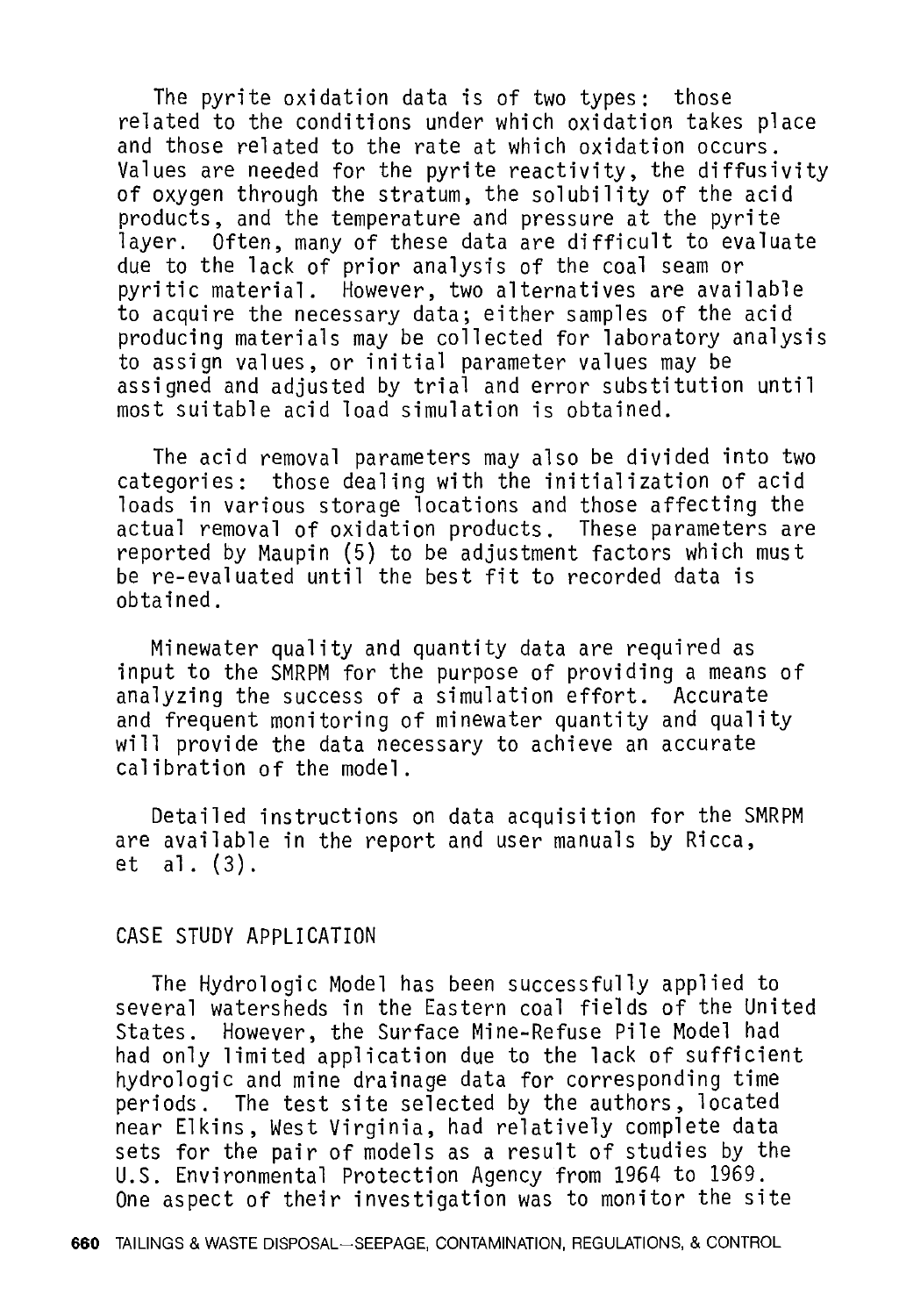climatology and drainage from the deep and surface mines within the Roaring Creek and Grassy Run watersheds. Thus, partial records of minewater quality and quantity were available, as well as much of the other pertinent information on the physical and geological aspects of the area, and the nature and extent of the coal mining activities. Although not all of the input data necessary for modeling were collected either completely or consistently, enough information was compiled, by synthesis of missing data, to apply the models. The Hydrologic Model was applied to the entire Roaring Creek watershed while the Surface Mine-Refuse Pile Model was applied to the North Branch of Flatbush Fork watershed, a sub-watershed of the Roaring Creek watershed. The following describes the experiences of this application.

#### Location

The North Branch of Flatbush Fork watershed is located in east central West Virginia, within the Eastern coal fields of the United States. This oblong watershed encompasses an area of 0.95 square miles and is drained by the North Branch of Flatbush Fork to Roaring Creek, a tributary of the Tygart Valley River. Figure 4 shows the location of the study area in West Virginia and the continental United States, and also depicts the location of the North Branch of Flatbush Fork watershed within the Roaring Creek watershed.

#### Climate

The climate of the study watershed is typical of continental mountain climates. The area is subject to cold winters and mild summers and has an average normal temperature of 50.7°F. Average yearly precipitation is 45.92 inches with the majority of this precipitation being the result of intense thunderstorms during the summer months or large scale, low intensity, cyclonic storms that occur in the early spring. Snowfall in the area averages 47 inches and usually occurs during the period from November to April.

## Geology

The Roaring Creek watershed is composed of two distinct physiographic areas which reflect the respective weathering<br>characteristics and structures of the underlying rock. The characteristics and structures of the underlying rock. western two-thirds of the watershed, which includes the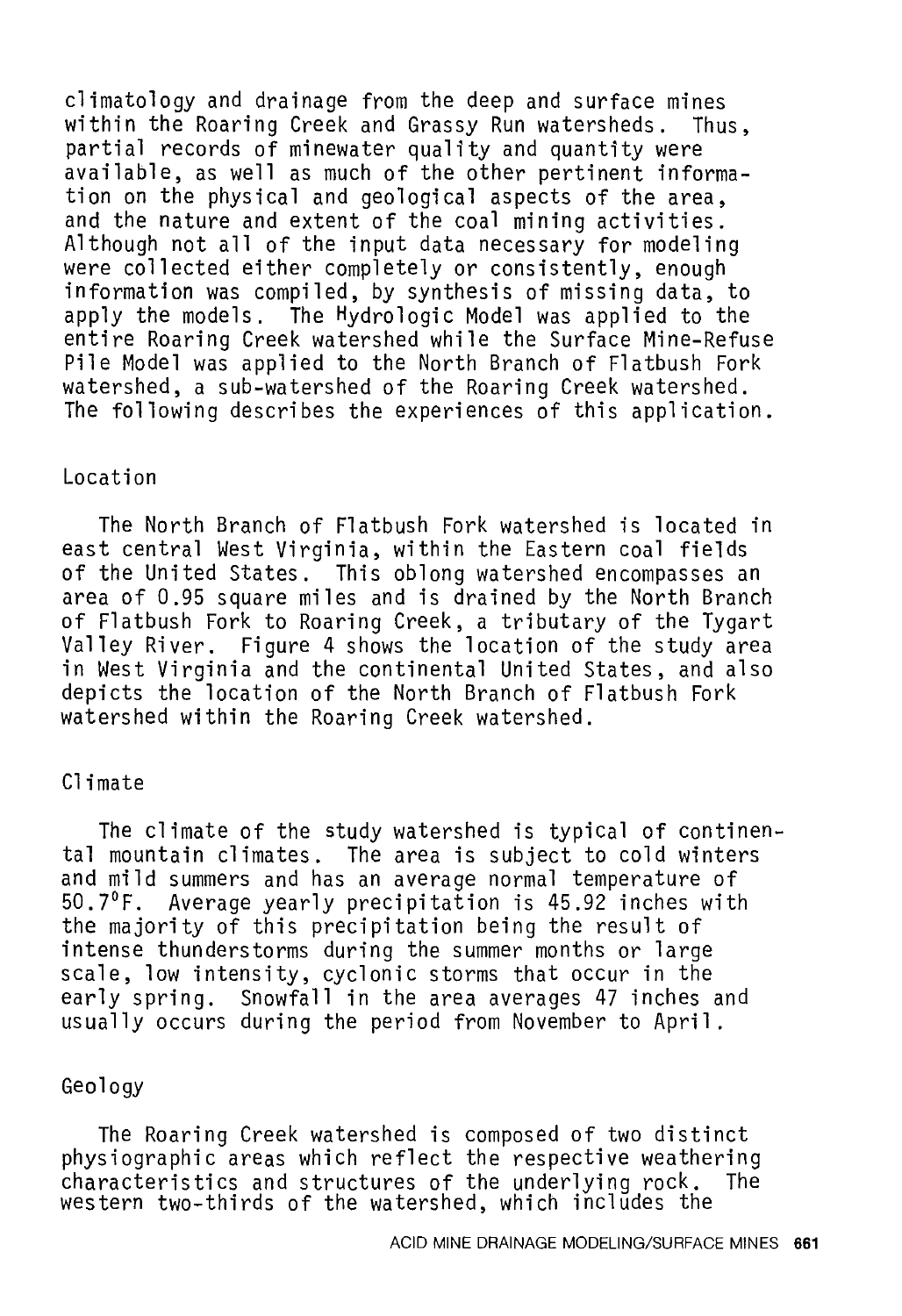

Figure No. 4: Location of the Study Watershed

the North Branch of Flatbush Fork watershed, consists of gently dipping beds of relatively non-resistant shales and sandstones which form broad, flat uplands separated by narrow, V-shaped valleys carved by tributaries of Roaring Creek. The topography of the eastern one-third of the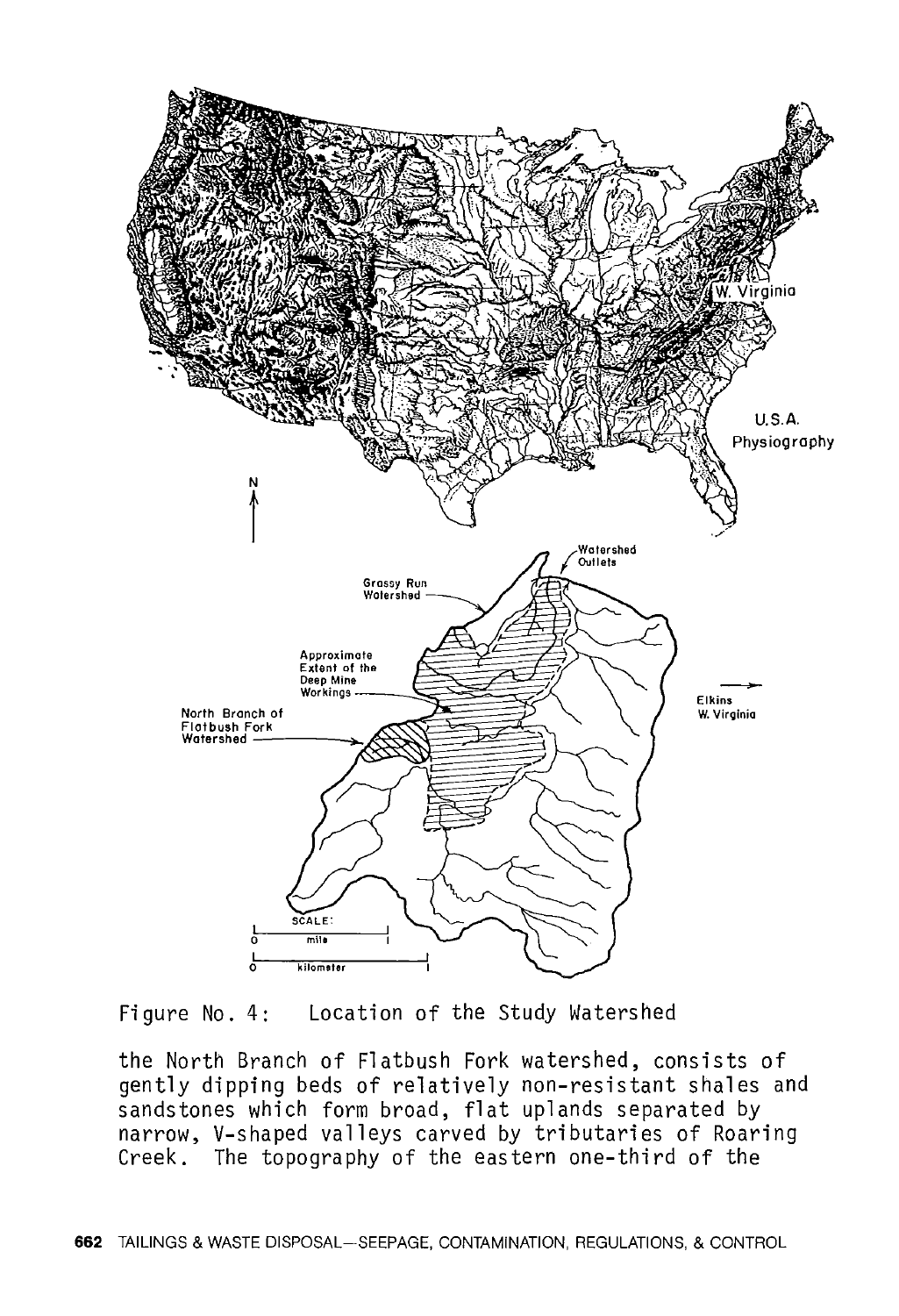watershed is dominated by mountainous cliffs and flatironlike ridges carved from moderately dipping sandstone and conglomerate sandstone. A syncline separates the two physiographic regions and influences the establishment of the main direction of drainage for the watershed.

#### Coal and Mining Activities

The most economically significant coal seam in the North Branch of Flatbush Fork watershed is the Kittanning seam. Strip mining in the area has disturbed approximately 0.20<br>square miles or abour 21 percent of the watershed area. The square miles or abour 21 percent of the watershed area. strip mines lie on the high side of the Kittanning coal seam and drainage was generally into underground mines.

#### HYDROLOGIC MODEL APPLICATION

The Hydrologic Model (SWM) is applied to generate input for the Surface Mine-Refuse Pile Model. After the SWM is calibrated and is deemed to be successfully simulating the hydrologic behavior of the watershed, specific information on the direct runoff, interflow, and baseflow for the watershed is generated and stored on magnetic tapes.

#### Climatological Data

Precipitation data for the Roaring Creek watershed were obtained through the use of synthesis techniques which combined the hourly precipitation records for two existing weather stations located outside the watershed with existing hourly data taken in the watershed. Evaporation data was acquired through a combination of recorded and synthesized data.

#### Streamflow Data

Average daily streamflow data for Roaring Creek was taken from the United States Geological Survey (USGS) publication of Water Resources Data for West Virginia. The Environmental Protection Agency provided detailed hydrograph data needed to determine several streamflow routing and recession parameters required by the SWM.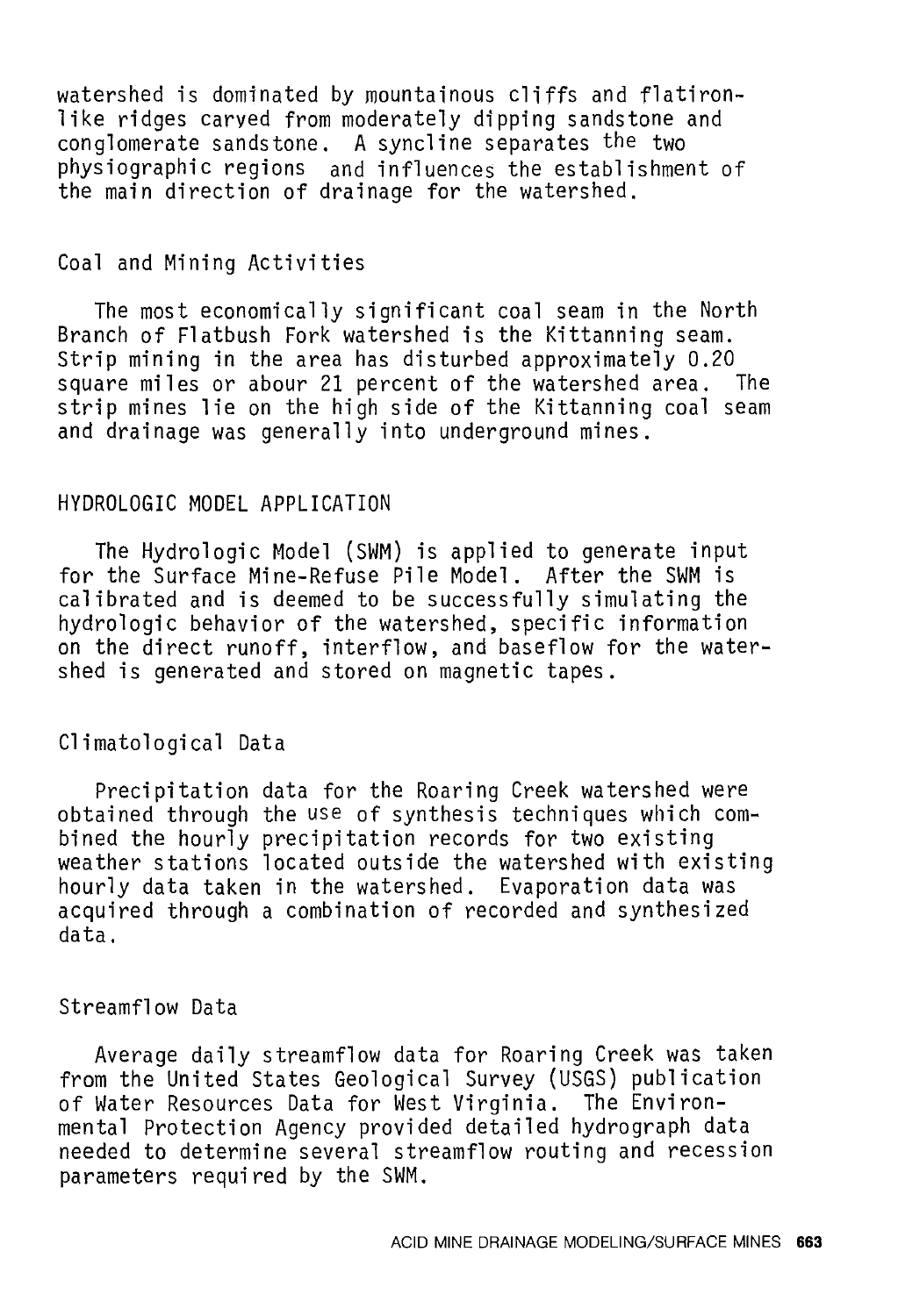SWM Inputs

The major SWM input parameters evaluated for the Roaring Creek watershed are listed in Table I. Determination and/or adjustment of values for most of the parameters followed guidelines and procedures recommended by Ricca (3). Special computational efforts were required in the case of K24L, the fraction of groundwater lost via inter-basin transfer. Due to the orientation of the mined coal seam and the extensive nature of the deep mine complex, some of the minewater originating in the Roaring Creek basin discharged into the adjacent Grassy Run watershed. Analysis of this moisture transfer involved the use of recorded minewater discharge data within the Grassy Run watershed and mine maps depicting the areal layout of the deep mine complex.

After the initial values of the input parameters were determined, the data was assembled for use. To enhance the utility of the model and reduce the cost of operation, the SWM source deck was compiled on disk, all evaporation, precipatation, and recorded streamflow data were transferred into 9-track magnetic tape. These measures reduced the amount of input data on cards to essentially those parameters shown in Table I, plus required program and input/ output control data.

#### Hydrologic Modeling Experience

Analysis of the results of the initial run of the SWM for the Roaring Creek watershed indicated a general slight undersynthesis of streamflow for the water years modeled, a moderate undersynthesis of winter streamflow, and a moderate oversynthesis of streamflow for the summer months. In order to improve these situations, different values of several trial and adjustment parameters were tried following the sensitivity guidelines. Parameter changes progressed until satisfactory simulation results were obtained.

## Hydrologic Modeling Results

The simulation results for water year 1967-68 represent the average success achieved during the hydrologic modeling effort. Results were generated in both tabular and graphical form and include the recorded daily streamflow annual and monthly summaries of recorded and simulated streamflow,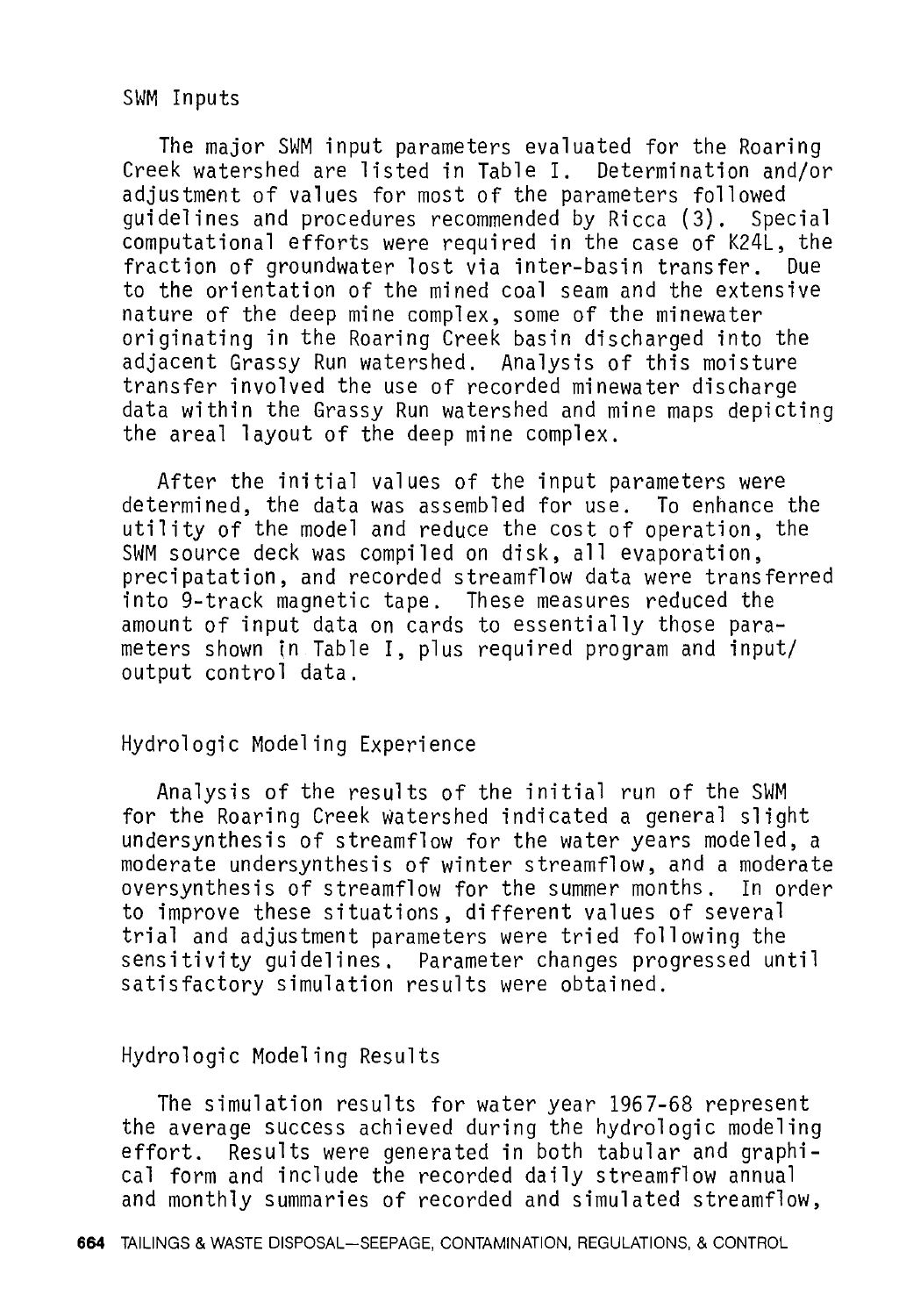precipitation and evapotranspiration, end-of-the-month values of certain key parameters, the water balance for the year, the daily correlation coefficient, the daily soil moisture status and recorded and simulated streamflow hydro-<br>graphs. Plots of the recorded and simulated streamflow Plots of the recorded and simulated streamflow hydrographs for Roaring Creek are presented in Figure 5.



Figure No. 5: Plot of Recorded and Simulated Streamflow

As illustrated by Figure 5, the results of the hydrologic modeling effort provide a reasonable simulation of the overall patterns established by the recorded streamflow hydrograph. However, a less successful simulation of individual streamflow events was noted. Inspection of the monthly results indicated a strong trend toward oversynthesis in the summer months and undersynthesis in the winter months. In addition, some simulated winter peaks appear to be out of phase with the recorded data. The following possible expla-<br>nations of the summer oversynthesis may be offered: the nations of the summer oversynthesis may be offered: synthesized precipitation record may not adequately represent the intense local storms which occur in summer months, the actual soil moisture may be less than the modeled volume, or the synthesized evapotranspiration values used for this time period may be too small. During the winter months, snowfall and snowmelt, and their accompanying modeling problems, are the most likely source of simulation difficulties. the SWM is capable of handling this problem, the large amounts of specialized data necessary to obtain a satisfactory simulation of snowmelt were not available for the study watershed.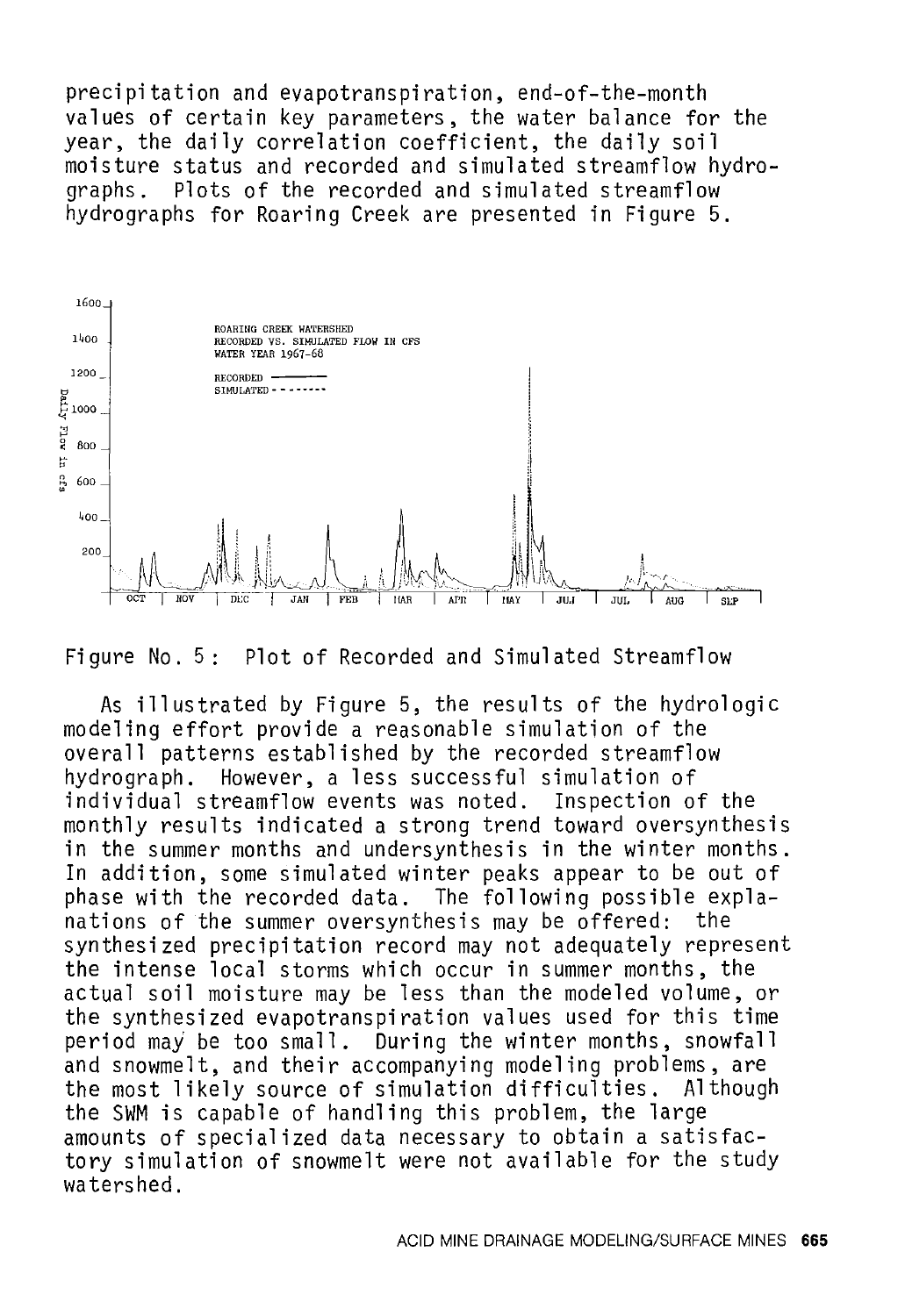#### SURFACE MINE-REFUSE PILE MODEL APPLICATION

While the SWM was applied to the entire Roaring Creek watershed, the SMRPM was applied only to the North Branch of Flatbush Fork watershed, a small, sub watershed of the Roaring Creek watershed. This watershed was selected since surface mining was the predominant mining method and since surface mine drainage appeared to be relatively unaffected by deep mine drainage. In addition, minewater quantity and quality data were available for the watershed for the time period to be modeled. Water year 1965-66 was selected for the modeling effort since it exhibited the greatest frequency of minewater data collection.

#### Minewater Quantity and Quality Data

Minewater discharges were monitoring by a sampling station established by the EPA and located near the mouth of the North Branch of Flatbush Fork. Quality data were originally measured as milligrams/liter, but were converted to pounds of acid per day to be compatible with the SMRPM. Sampling frequency ranged from an average of once every five days for water year 1965-66 to a twice-monthly sampling for water year 1967-68.

#### Surface Mine-Refuse Pile Model Input Parameters

Table II presents the principal parameter values used for the initial run of the SMRPM in its application to the study area for water year 1965-66. Physical parameters were evaluated from topographic maps, mine maps furnished by the EPA and documented observations of the acid producing and documented observations of the acid producing layers published in geologic survey reports of the area. Pyrite oxidation parameters were assigned values from a previous modeling effort due to the lack of the specialized data necessary for evaluation of the parameters. Finally, the acid removal parameters were assigned initial values which would be adjusted as the simulation effort progressed. Procedures and methods used to calculate and/or assign initial values to all of the SMRPM input parameters are described in further detail by Schultz (6).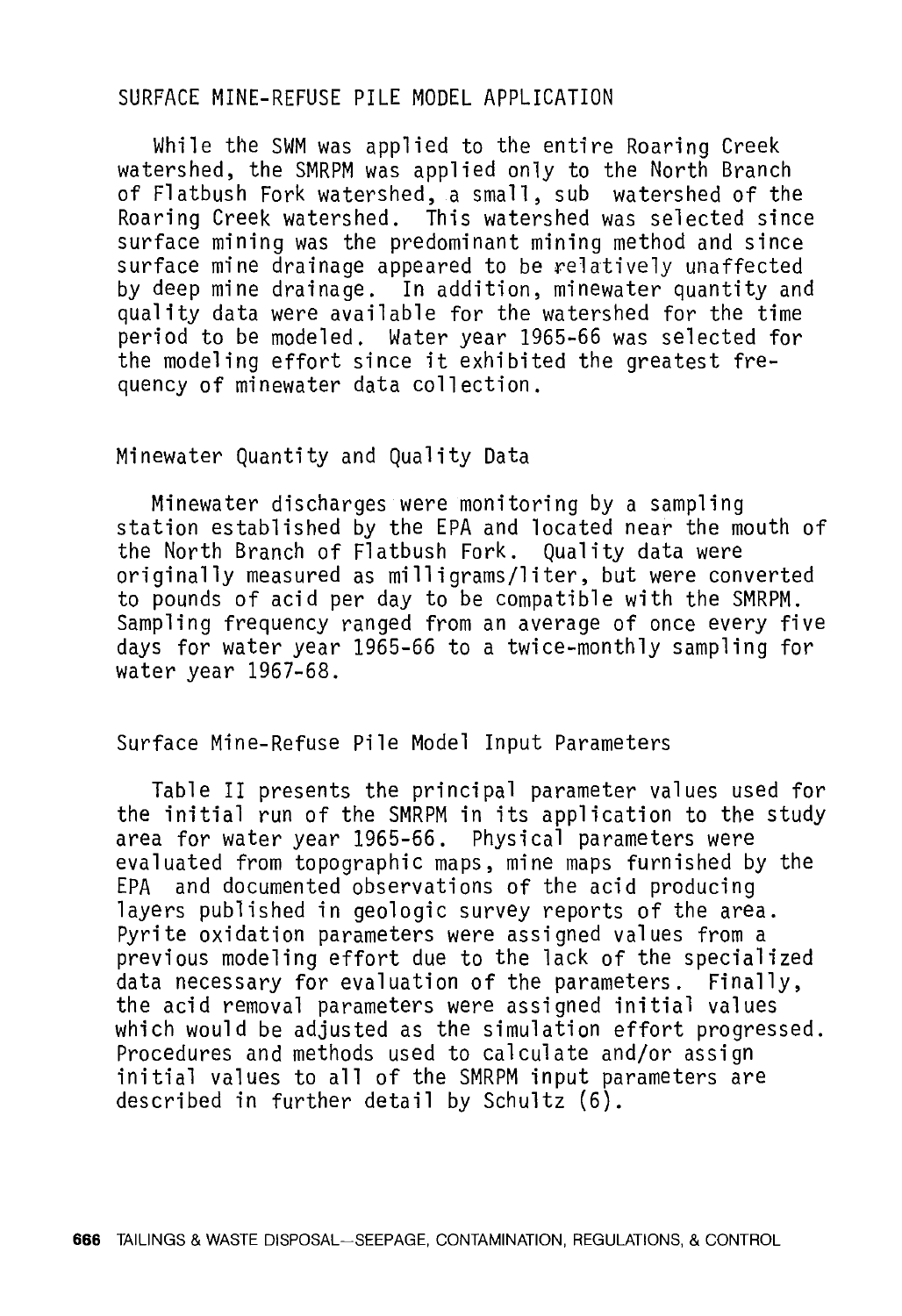## Modeling Experience

Analysis of the results of the initial run of the SMRPM for the North Branch of Flatbush Fork watershed indicated that the total annual acid load had been greatly oversimulated due largely to the oversimulation of minewater flow. Adjustments to several key parameters were made to correct the oversimulation of minewater flow which in turn helped<br>to alleviate the large oversimulation of acid load. In to alleviate the large oversimulation of acid load. addition, several key pyrite oxidation parameters and acid removal parameters were adjusted until a satisfactory simulation of general trends observed in the recorded data was obtained.

## Surface Mine Modeling Results

The total results of the modeling effort were generated in both tabular and graphical form. Output selected for presentation in this paper consists of the plots of recorded and simulated minewater flow and total acid load (Figures 6 and 7). Additional output includes tables of the simulated daily direct runoff, interflow, and baseflow, the total simulated daily flow, the simulated daily acid load in direct runoff, interflow, and baseflow, and the total simulated daily acid load.



Figure No. 6: Recorded and Simulated Minewater Flow Plots ACID MINE DRAINAGE MODELING/SURFACE MINES **667**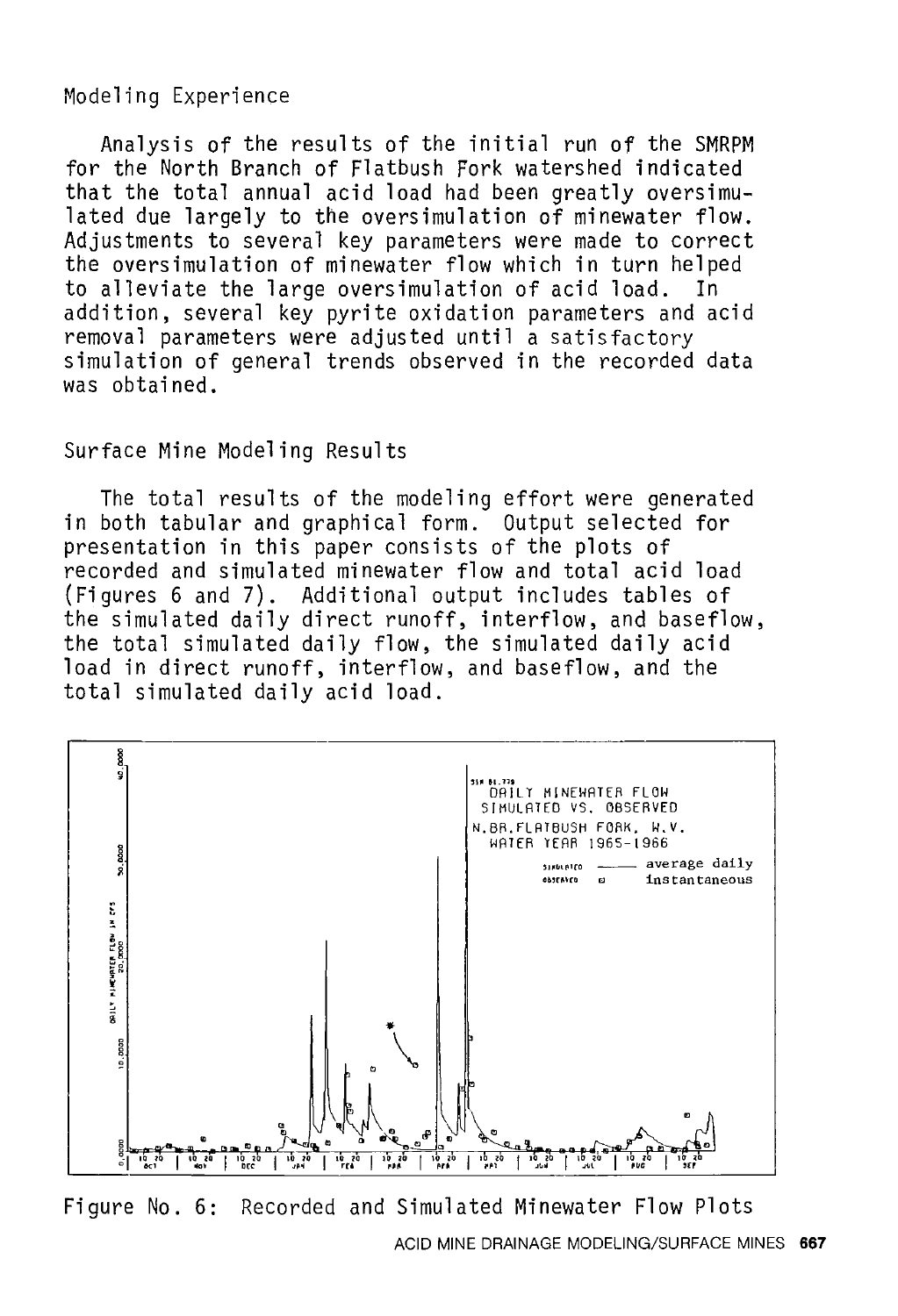As illustrated by Figure 6, the results of this modeling effort provide a reasonable simulation of the general trends established by the recorded data. However, the lack of a complete record of minewater flows makes it virtually impossible to assess the accuracy of peak values. There is no reason to believe that spot field observations were timed to obtain peak discharges. Rather, it is likely that recorded flows merely correspond to random observations.



Figure No. 7: Recorded and Simulated Acid Load Plots

As in the case of minewater discharge, the results of the modeling effort provide a reasonable simulation of the general trends established by the recorded acid load data as illustrated by Figure 7. Again, the infrequency of minewater sampling makes evaluation of daily acid load values difficult. The total annual acid load, however, may be evaluated for accuracy. Recorded annual acid flow was reported by the EPA to be 224 tons, while an average of the minewater samples indicated a total load of 175 tons. The simulated acid load for water year 1965-66 of 198 tons agrees to within at least 12 percent of each of the recorded values. Although it is unlikely that the average of the minewater samples provides an accurate annual acid load due to lack of peak values, the trends established by the minewater data remain as the major justification for model adjustment. A more complete minewater sampling would lead to greater agreement between the reported annual acid load and the annual acid load determined by sample averaging and

**668** TAILINGS & WASTE DISPOSAL-SEEPAGE, CONTAMINATION, REGULATIONS, & CONTROL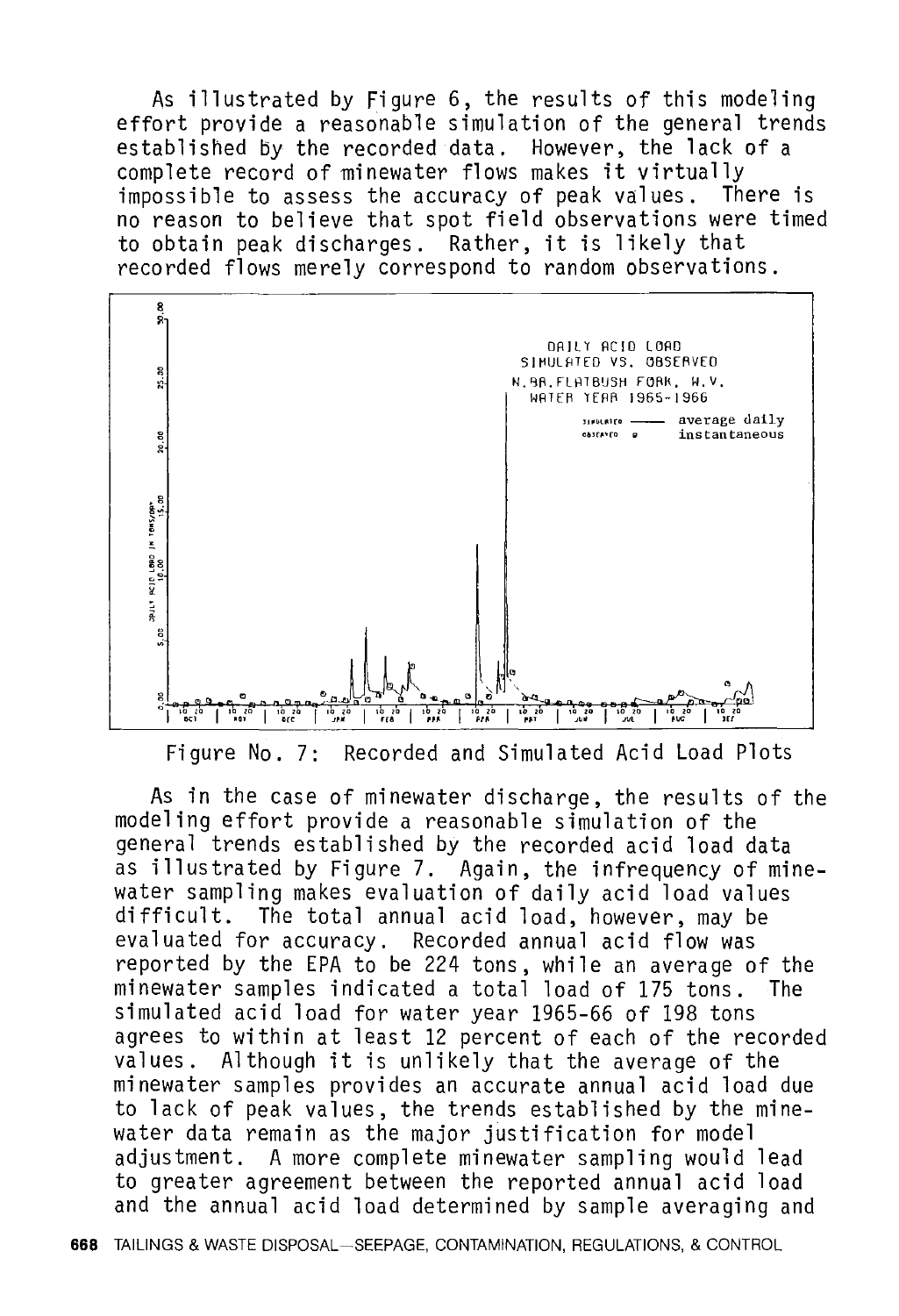would allow for a more accurate calibration of the SMRPM.

## CONCLUSIONS AND RECOMMENDATION

The model application presented herein was only the first field situation attempt to verify its performance. The authors feel that the model is capable of performing well and that any shortcomings experienced can basically be associated with the completeness or consistency of the data employed. It takes several years of intensive effort to collect a complete data package on a surface mine drainage study. The one used herein was the best known to be available. As a consequence of this application, the deficiencies in data collection schemes surfaced. A paper was presented by Ricca (7) on data deficiencies in mine drainage modeling. Not only were the problems encountered discussed, but detailed recommendations were listed for future mine drainage data collection endeavors. Some of the salient recommendations are:

- 1) collect hydrologic and mine drainage quality and quantity data in the same time frame,
- 2) monitor climatologic events within the watershed; precipitation, hourly, and evaporation, daily. If snow is prevalent, collect snowmelt data,
- 3) gather information on the soil characteristics of the watershed and perform field tests on the overburden material,
- 4) analyze pyrite oxidation characteristics of the material comprising the mined coal seam and overburden,
- 5) acquire mine maps and operation techniques, and
- locate and monitor major surface water diversions into the mines and/or transfers of water within the mine complex.

#### ACKNOWLEDGEMENTS

The authors are grateful for the assistance and support of their colleagues and sponsors throughout the development of the models. Pioneers in hydrologic modeling, Ray Linsley, Norman Crawford, and Douglas James; and in acid mine drainage, Edwin Smith, Kenesaw Shumate and Ronald Hill, have through their endeavors laid the foundation for our work. The interest, involvement, and support of the U. S. Environ